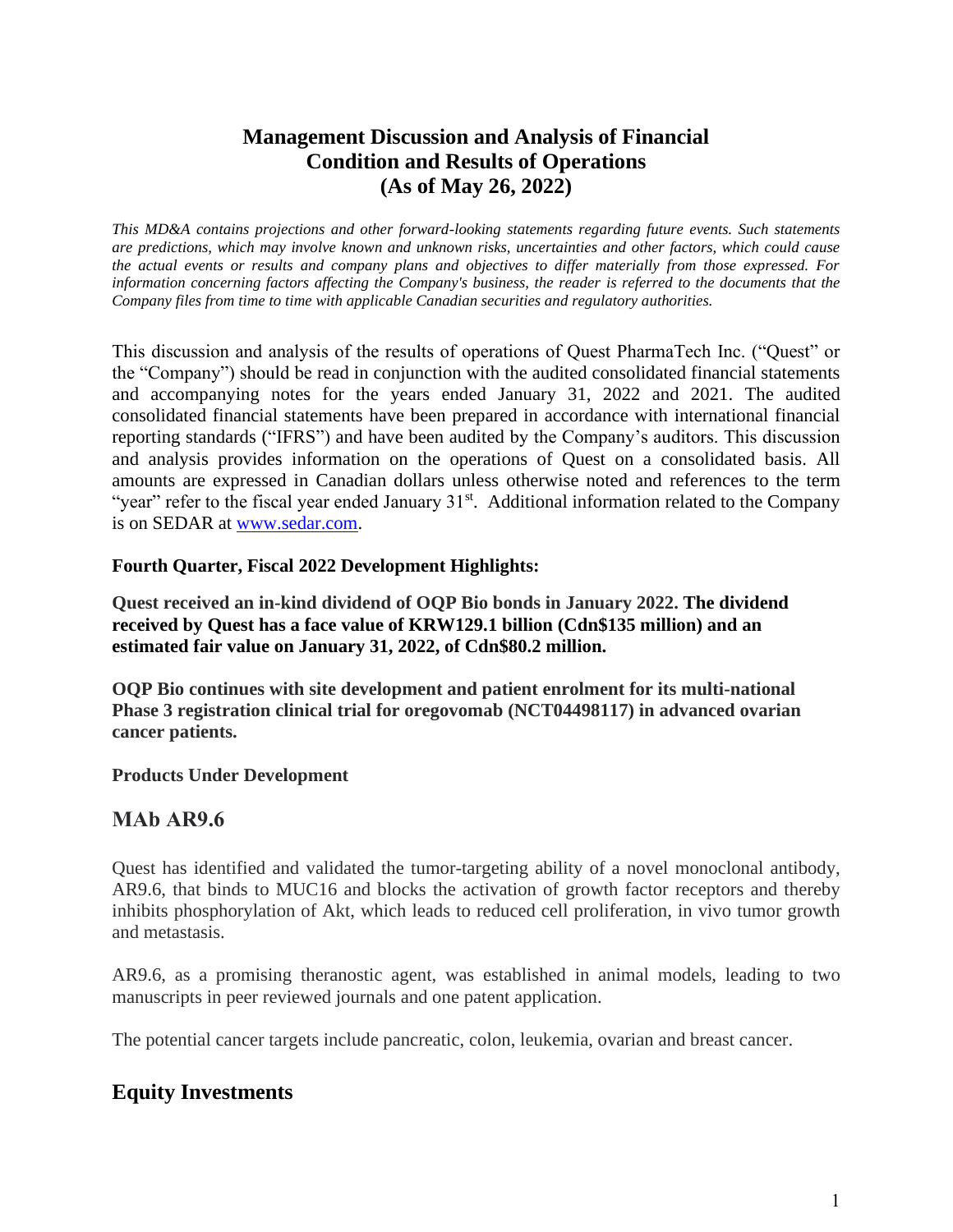# **OncoQuest Inc.**

OncoQuest is a private Canadian biotechnology company developing next generation of combinatorial immunotherapy products for the treatment of cancer. On April 22, 2020, OncoQuest announced a definitive agreement to sell its drug portfolio to OQP Bio in exchange for OQP Bio bonds and cash with a notional value of US\$308.4 million and a commitment to fund the Oregovamab Phase 3 Clinical Trial.

Quest has a 42.5% interest in OncoQuest.

# **OncoVent Co., Ltd.**

OncoVent is a China-based global pharmaceutical company focusing on the development, manufacturing and commercialization of Cancer Immunotherapy Products within China with pancreatic cancer as its first target. OncoVent holds the license for OncoQuest's immunotherapy portfolio for the greater China market.

Quest has a 11% direct interest in OncoVent (23% indirect).

# **Bioceltran Co., Ltd.**

Bioceltran is a Korean company developing Skin penetrating Active Molecules for Cosmetic and Pharmaceutical Use. Quest, through its subsidiary, Madenco Biosciences, has worldwide (excluding South Korea) rights to Bioceltran PTD Technology and Products for certain indications and Bioceltran has an exclusive license to Quest's Photodynamic Therapy Technology.

Quest has a 20% interest in Bioceltran.

# **Financial Results**

Net consolidated loss for the year was \$85,038,575 or \$0.505 per share on a basic and fully diluted basis as compared to consolidated income of \$190,064,469 or \$1.113 per share on a basic and \$1.112 per share on a fully diluted basis for the year ended January 31, 2021. Net research and development expenditures for fiscal 2022 totaled \$170,236 while general and administrative expenses were \$620,337 for the same period. As of January 31, 2022, the Company had consolidated cash of \$264,340 (May 26, 2022 – \$685,000).

## **Selected Annual Financial Information**

|                                | <b>January 31, 2022</b> | <b>January 31, 2021</b> | <b>January 31, 2020</b> |
|--------------------------------|-------------------------|-------------------------|-------------------------|
|                                |                         |                         |                         |
| Net income (loss) for the year | (85,038,575)            | 190,064,469             | (6,183,540)             |
| Basic income (loss) / share    | (0.505)                 | 1.133                   | (0.037)                 |
| Diluted income (loss) / share  | (0.505)                 | 1.112                   | (0.037)                 |
| Total assets                   | 91,028,572              | 175,613,827             | 4,451,798               |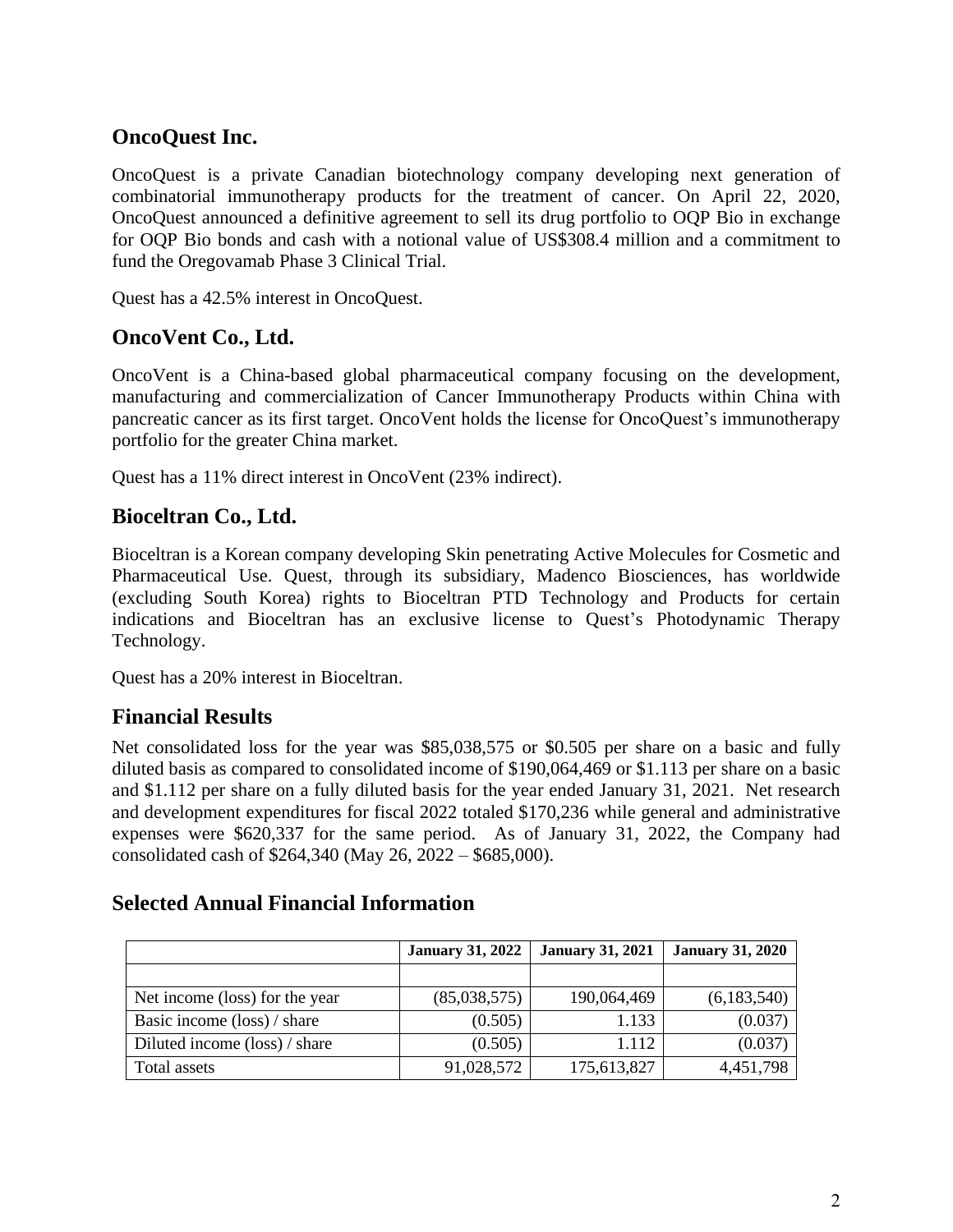# **Results of Operations**

Quest's net consolidated income (loss) includes some significant non-cash items, including \$57,754,078 of an OncoQuest Equity Method loss for Quest's investment in OncoQuest and a \$26,748,980 fair value reduction adjustment for Quest's investment in OncoQuest. Other significant non-cash items include options issued as consideration for services and options issued to employees. For the years ended January 31, 2022 and January 31, 2021, share based payment transaction expense related to shares/options issued for services was \$98,000 and \$101,600 respectively and for employees was \$172,500 and \$345,000, respectively. Net consolidated loss for the year ended January 31, 2022 was \$85,038,575 or \$0.505 per share on a basic and fully diluted basis as compared to consolidated income of \$190,064,469 or \$1.113 per share on a basic and \$1.112 per share on a fully diluted basis for the year ended January 31, 2021. After adjusting for non-cash items, cash flows used in operating activities for the year ended January 31, 2022 were \$170,776 as compared to \$2,515,027 for the year ended January 31, 2021.

### **Loss of Control and Deconsolidation of Subsidiary – OncoQuest Inc.**

In early fiscal 2021, the Company determined to no longer consolidate OncoQuest into the consolidated financial statements of the Company due to a loss of control, as the Company has no power to control OncoQuest or to govern the financial and operating policies of OncoQuest through share ownership, contractual rights, board nominees or otherwise. Effective February 1, 2020, OncoQuest is being treated as an equity investment of the Company under the Equity Method of accounting and OncoQuest's assets, liabilities, non-controlling interest, components of equity, revenues and expenses are excluded from the Company's consolidated financial statements.

|                                          | \$              |
|------------------------------------------|-----------------|
| <b>Current assets</b>                    |                 |
| Cash                                     | 1,786,490       |
| Short term investments                   | 300,000         |
| Other                                    | 403,852         |
| <b>Non-current assets</b>                |                 |
| Other                                    | 1,458,425       |
| <b>Current liabilities</b>               |                 |
| Accounts payable and accrued liabilities | (8,419,785)     |
| Common share instrument                  | (12, 349, 446)  |
| Equity                                   |                 |
| Non-controlling interest                 | 1,160,713       |
| <b>Investment in OncoQuest</b>           | (112, 661, 651) |
|                                          |                 |
| Gain on deconsolidation of a subsidiary  | (128,321,402)   |

The gain on deconsolidation of the subsidiary was \$128,321,402 determined as follows:

Quest owns 4,250,100 common shares of OncoQuest. Under IFRS, Quest is required to fair value these common shares at the time of the loss of control of OncoQuest. Based on a private placement of 17,393 common shares of OncoQuest to third parties during the period at a price of USD 20 per common share, Quest determined that the fair value of its investment in OncoQuest was \$112,661,651 (USD85,002,000) at the time of the loss of control.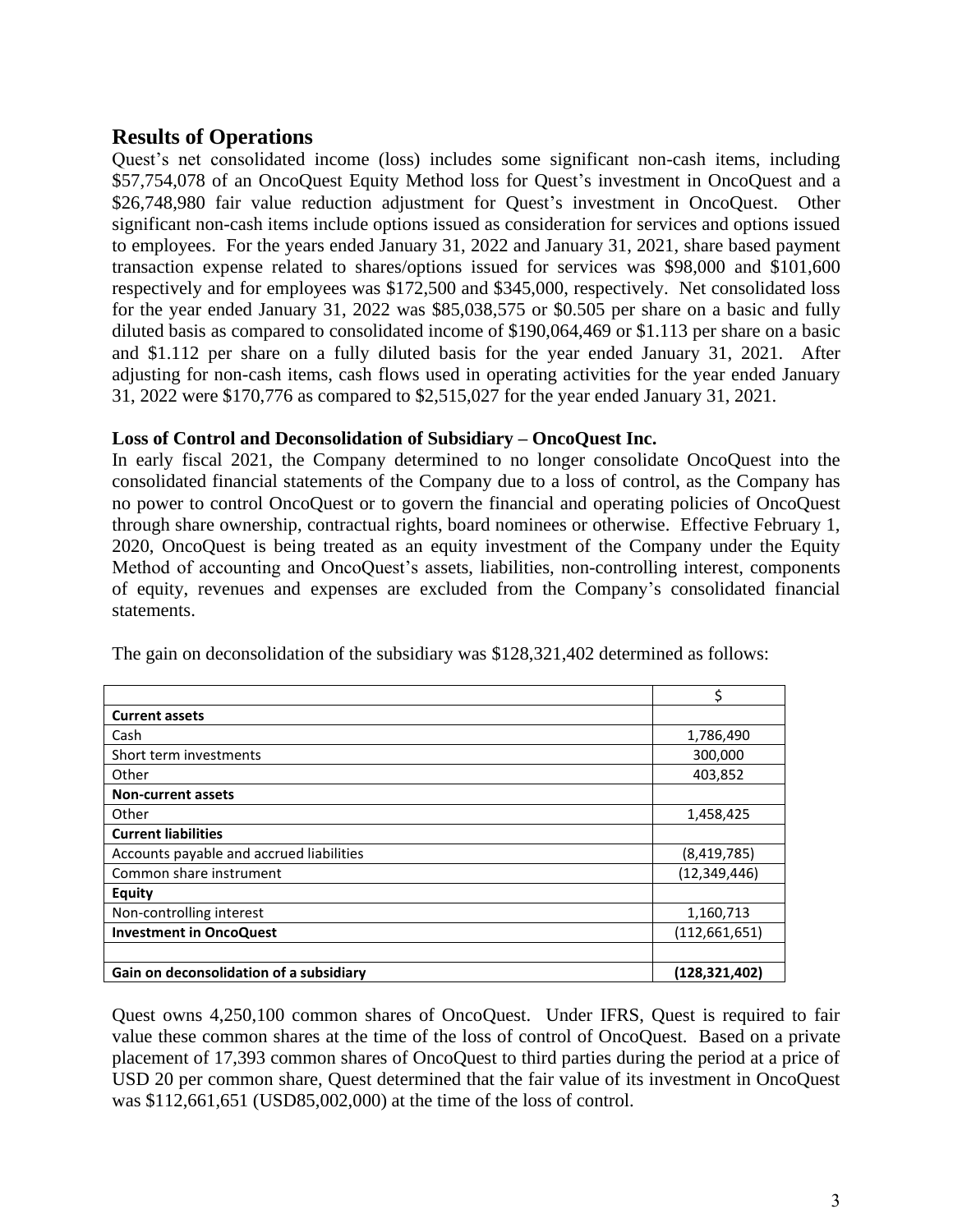OncoQuest recorded net income for the year ended January 31, 2021 of \$364,821,822 (USD283,846,541). Quest, with approximately a 45% ownership interest in OncoQuest at January 31, 2021, recorded Equity Method income of \$164,169,820 for the year ended January 31, 2021.

Quest reduced the value of its investment in OncoQuest at January 31, 2021 by recording a fair value adjustment of \$101,564,533 so that Quest's investment in OncoQuest would not exceed \$175,266,938, Quest's percentage ownership interest in OncoQuest at year end of 45% multiplied by the after tax value of OncoQuest pursuant to the November 6, 2020 transfer of the OncoQuest immunotherapy assets to OQP Bio for gross proceeds of USD\$308.4 million.

OncoQuest recorded a net loss for the year ended January 31, 2022 of \$135,828,030 (USD108,421,728). This loss resulted from OncoQuest writing down the value of the OQP Bio bonds by \$133,277,067 (USD106,384,787) due to the lack of liquidity and marketability of the bonds. Quest, with approximately a 42.52% ownership interest in OncoQuest at January 31, 2022, recorded an Equity Method loss of \$57,754,078 for the year ended January 31, 2022. Quest also reduced the value of its investment in OncoQuest at January 31, 2022 by recording a fair value adjustment of \$26,748,980 for the dilution of its interest in OncoQuest during the year ended January 31, 2022 and \$50,335 in foreign exchange effects included in other comprehensive loss.

The January 2022 dividend received by Quest from OncoQuest reduced Quest's investment in OncoQuest by a further \$80,218,210.

The Company's equity investment in OncoQuest is as follows for the years ended January 31, 2022 and 2021:

|                                                                    | Year Ended      |
|--------------------------------------------------------------------|-----------------|
|                                                                    | January 31      |
|                                                                    | S               |
| Investment in OncoQuest at fair value, February 1, 2020            | 112,661,651     |
| Equity Method income (loss) for the year ended January 31,<br>2021 | 164, 169, 820   |
| Fair value adjustment at January 31 2021                           | (101, 564, 533) |
| <b>Investment in OncoQuest at January 31, 2021</b>                 | 175,266,938     |
| Equity Method income (loss) for the year ended January 31,         |                 |
| 2022                                                               | (57,754,078)    |
| Fair value adjustment at January 31, 2022                          | (26,748,980)    |
| Foreign exchange effects included in other comprehensive           |                 |
| <i>ncome</i>                                                       | (50, 335)       |
| January 2022 in-kind dividend from OncoQuest                       | (80, 218, 210)  |
| <b>Investment in OncoQuest at January 31, 2022</b>                 | 10,495,335      |

## **Expenses**

The following table identifies the changes in general and administrative expense for the year ended January 31, 2022 compared to the year ended January 31, 2021.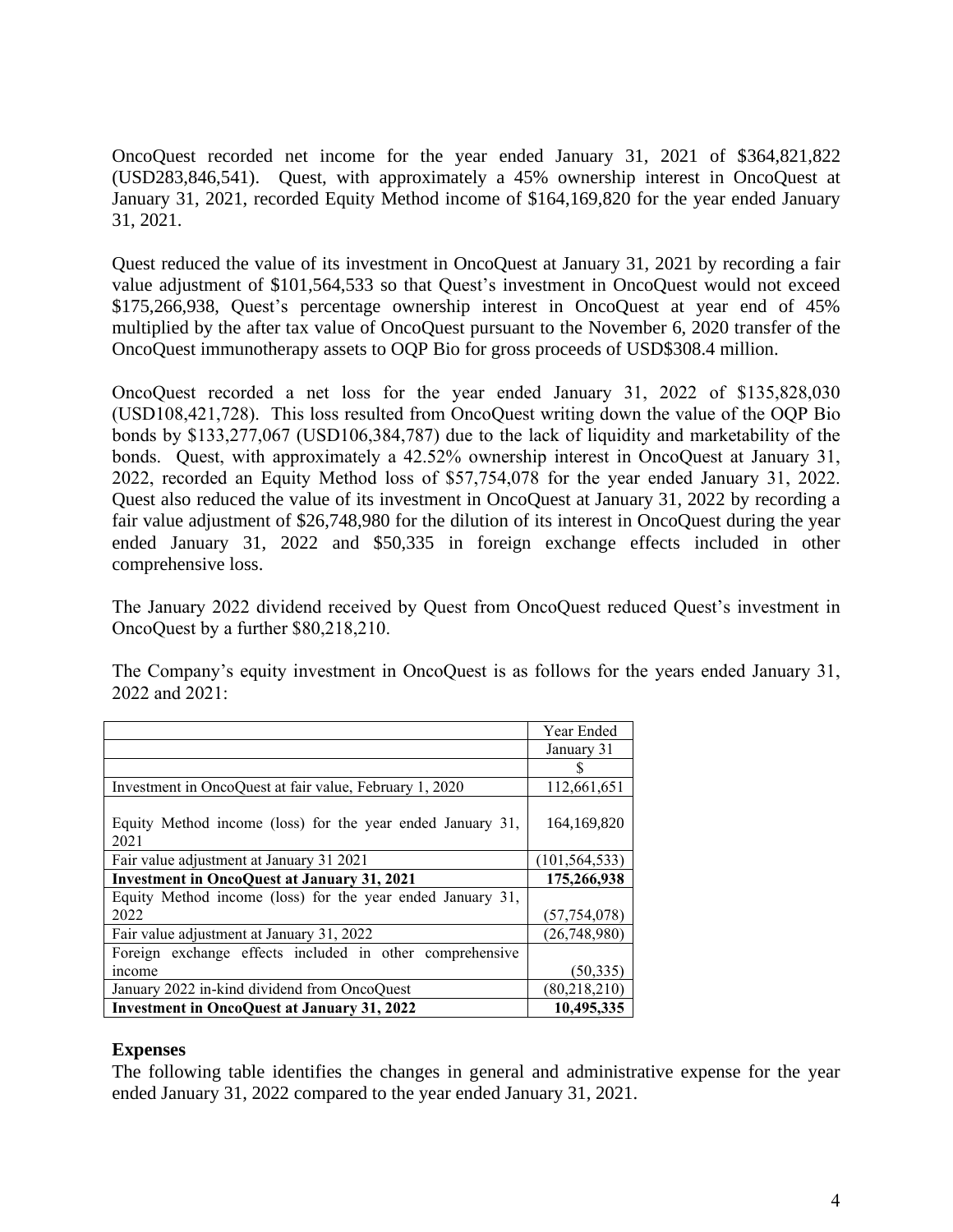| General and administrative expenses          | 2022<br>2021 |         | Increase (decrease) |  |
|----------------------------------------------|--------------|---------|---------------------|--|
|                                              | \$           | S       | S                   |  |
| Salaries, wages and benefits                 | 193,023      | 160,686 | 32,337              |  |
| Audit fees                                   | 70,000       | 73,500  | (3,500)             |  |
| Legal fees                                   | 6,039        | 58,875  | (52, 836)           |  |
| Other support costs                          | 243,818      | 420,030 | (176, 212)          |  |
| Travel                                       | 490          | 1,846   | (1,356)             |  |
| Consulting/business development costs        |              | 36,000  | (36,000)            |  |
| Rent                                         | 7,935        | 6,769   | 1,166               |  |
| Insurance                                    | 23.349       | 24,059  | (710)               |  |
| Public company related costs                 | 38,187       | 38,264  | (77)                |  |
| Depreciation                                 | 37,496       | 37,812  | (316)               |  |
| Total general and administrative<br>expenses | 620,337      | 857,841 | (237,504)           |  |

General and administrative costs have decreased in 2022 compared to 2021 due primarily to a decrease in corporate finance activity. In addition, other support costs include share-based compensation of \$232,000 in 2022 compared to \$412,600 in 2021.

The following table identifies the changes in research and development (R&D) expense for the year ended January 31, 2022 compared to the year ended January 31, 2021.

| <b>Research and development</b>    |         |         |                     |
|------------------------------------|---------|---------|---------------------|
| expenses                           | 2022    | 2021    | Increase (decrease) |
|                                    | \$      | Φ       |                     |
| and<br>consulting<br>Sub-contract. |         |         |                     |
| clinical trials                    | 37,370  | 64,385  | (27, 015)           |
| Salaries, wages and benefits       | 11,946  | 10,473  | 1,473               |
| Legal (patent prosecution)         | 23,237  | 37,542  | (14,305)            |
| Rent                               | 18,516  | 15,794  | 2,722               |
| Other R&D costs                    | 78,101  | 82,778  | (4,677)             |
| <b>Supplies</b>                    | -       | 38      | (38)                |
| Depreciation                       | 1,066   | 1,495   | (429)               |
| <b>Research and development</b>    |         |         |                     |
| expenses                           | 170,236 | 212,505 | (42,269)            |

Overall, R&D costs have decreased in 2022 compared to 2021 due primarily to a decrease in activity related to the Company's drug development program.

## **Fourth Quarter Results of Operations**

For the three months ended January 31, 2022 ("Q4 2022"), the Company had a net loss of \$75,869,109 or \$0.451 basic and fully diluted loss per share, compared to net income of \$77,030,287 or \$0.461 basic income per share, \$0.449 income per share on a fully diluted basis for the three months ended January 31, 2021 ("Q4 2021"). The net loss for Q4 2022 compared to Q4 2021 relates primarily to the equity method losses and fair value adjustments for Quest's investment in OncoQuest in Q4 2022. Research and development costs of \$15,169 were incurred during Q4 2022 compared to \$85,770 during Q4 2021. Most of the R&D cost decrease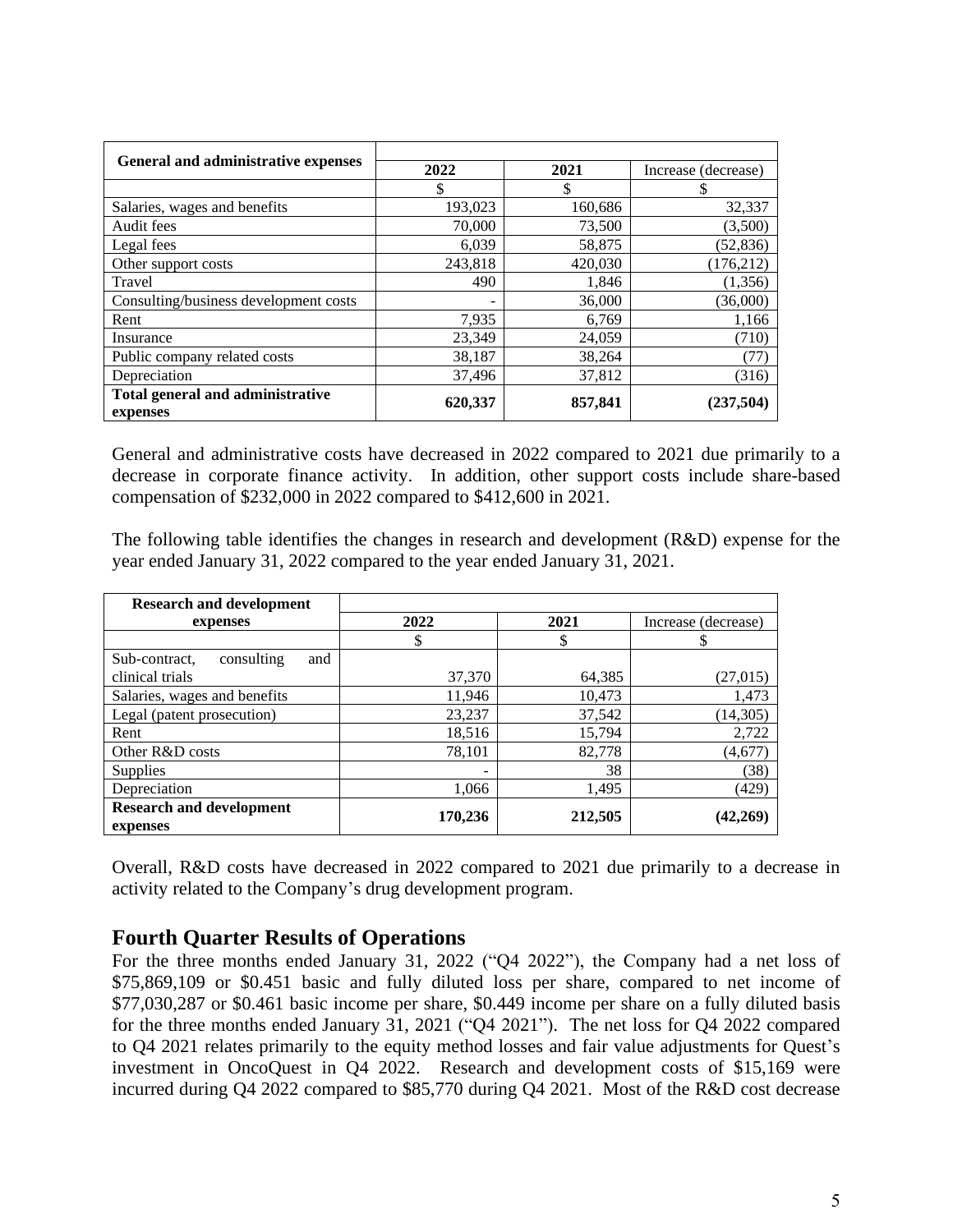is the result of decreases in legal patent fees and subcontract fees. General and administrative costs of \$154,102 were incurred for Q4 2022 compared to \$526,413 for Q4 2021. The Q4 2022 decrease relates to reduced share-based compensation costs in Q4 2022 compared to Q4 2021.

# **Summary of Quarterly Results**

The following table presents unaudited selected financial information for each of the last eight quarters ended January 31, 2022.

|                                 | Year ended January 31, 2022 |                          |             |              |
|---------------------------------|-----------------------------|--------------------------|-------------|--------------|
|                                 | Q1                          | Q4                       |             |              |
|                                 |                             |                          |             |              |
|                                 |                             |                          |             |              |
| Revenue                         | -                           | $\overline{\phantom{a}}$ |             |              |
| Net income (loss) for the       | (585, 928)                  | 448,885                  | (9,032,423) | (75,869,109) |
| period                          |                             |                          |             |              |
| Basic income (loss) per         | (0.003)                     | 0.003                    | (0.054)     | (0.451)      |
| share $(1)$                     |                             |                          |             |              |
| Fully diluted income            |                             | 0.003                    | (0.054)     | (0.451)      |
| $(\text{loss})$ per share $(1)$ | (0.003)                     |                          |             |              |

|                                 | Year ended January 31, 2021 |                          |                          |            |  |
|---------------------------------|-----------------------------|--------------------------|--------------------------|------------|--|
|                                 |                             | Ο2                       |                          |            |  |
|                                 |                             |                          |                          |            |  |
|                                 |                             |                          |                          |            |  |
| Revenue                         | $\overline{\phantom{a}}$    | $\overline{\phantom{a}}$ | $\overline{\phantom{a}}$ |            |  |
| Net income (loss) for the       | 106,035,530                 | 3,215,888                | 3,782,764                | 77,030,287 |  |
| period                          |                             |                          |                          |            |  |
| Basic income (loss) per         | 0.630                       | 0.019                    | 0.023                    | 0.461      |  |
| share $(1)$                     |                             |                          |                          |            |  |
| Fully diluted income            | 0.622                       | 0.019                    | 0.022                    | 0.449      |  |
| $(\text{loss})$ per share $(1)$ |                             |                          |                          |            |  |

(1) Quarterly losses per share are not additive and may not equal annual loss per share reported. This is due to the effect of shares issued during the year on the weighted average number of shares outstanding for the full year.

## **Share-Based Payment Transactions**

During the year ended January 31, 2022, the Company granted a total of  $2,500,000$  (2021 – 2,020,000) share options, as per the Company's Share Option Plan. In 2022, 900,000 options were granted to non-employees, and 1,600,000 to employees at exercise prices ranging from \$0.10 - \$0.115, all vesting immediately. In 2021, 520,000 options were granted to nonemployees and 1,500,000 to employees at exercise prices ranging from \$0.23 - \$0.25, all vesting immediately. The fair value of these options, totaling \$270,500, was recognized as an expense and credited to contributed surplus for the year ended January 31, 2022 (2021 - \$446,600).

## **Capital Expenditures**

Expenditures on capital assets were \$nil for the year ended January 31, 2022 (2021 - \$nil).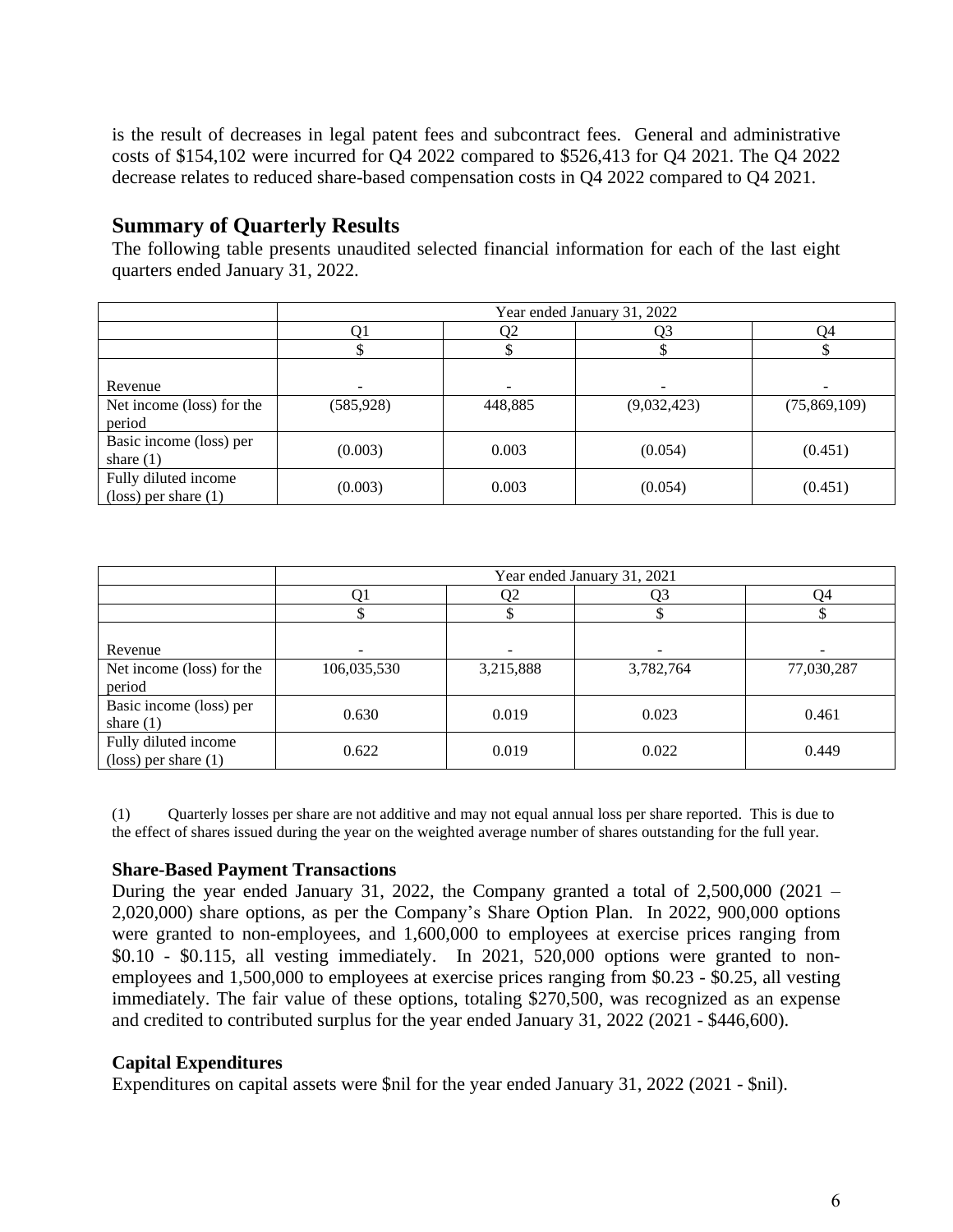## **Outstanding Share Data**

The Company has the following securities outstanding as at May 26, 2022:

| Common shares issued and outstanding at January 31, 2022 | 168,239,247 |
|----------------------------------------------------------|-------------|
| Share options outstanding as at January 31, 2022         | 18,745,000  |
| Warrants outstanding as at January 31, 2022              |             |
| Share options granted since January 31, 2022             | 300,000     |
| Share options exercised since January 31, 2022           | 690,000     |
| Share options expired since January 31, 2022             | 250,000     |

Fully diluted common shares outstanding are 186,344,247 assuming the exercise of all share options.

### **Financial Instruments**

Fair Value - Given their short-term maturity, the fair value of cash, accounts receivable, accounts payable and the short-term loan approximate the carrying value. The fair values of these financial instruments are measured using a Level 1 classification (quoted prices in active markets). The OQP Bio bonds are fair valued through profit or loss and measured using a Level 2 classification (market observable valuation technique).

**Foreign Currency Risk** - The Company has assets and liabilities that are denominated in foreign currencies and that are exposed to the financial risk of earnings fluctuation arising from changes in foreign exchange rates and the degree of volatility of those rates. The Company does not currently use derivative instruments to reduce its exposure to foreign currency risk.

**Liquidity Risk** - Company's exposure to liquidity risk is dependent on its ability to raise funds to meet its commitments and sustain its operations. The Company controls liquidity risk by managing its working capital and by securing additional funds through equity, debt or partnering transactions.

**Credit Risk** - Financial instruments that subject the Company to credit risk consist primarily of cash, restricted cash and short-term investments and accounts receivable. To minimize its exposure to credit risk for cash and short-term investments, the Company invests surplus cash in fully guaranteed short-term deposits with its financial banker, a major Canadian bank. As the Company is primarily involved in research and development, the Company's exposure to credit risk related to accounts receivable is not considered to be significant.

**Interest Rate Risk -** Interest rate risk is the risk that the fair value of future cash flows of a financial instrument will fluctuate because of changes in market interest rates. Financial assets and financial liabilities with variable interest rates expose the Company to cash flow interest rate risk. The Company's cash, restricted cash and restricted short-term investments are comprised of highly liquid deposits that earn interest at market rates. Accounts receivable and accounts payable bear no interest. The Company manages its interest rate risk by maximizing the interest income earned on excess funds while maintaining the liquidity necessary to conduct operations on a day-to-day basis.

### **Liquidity and Capital Resources**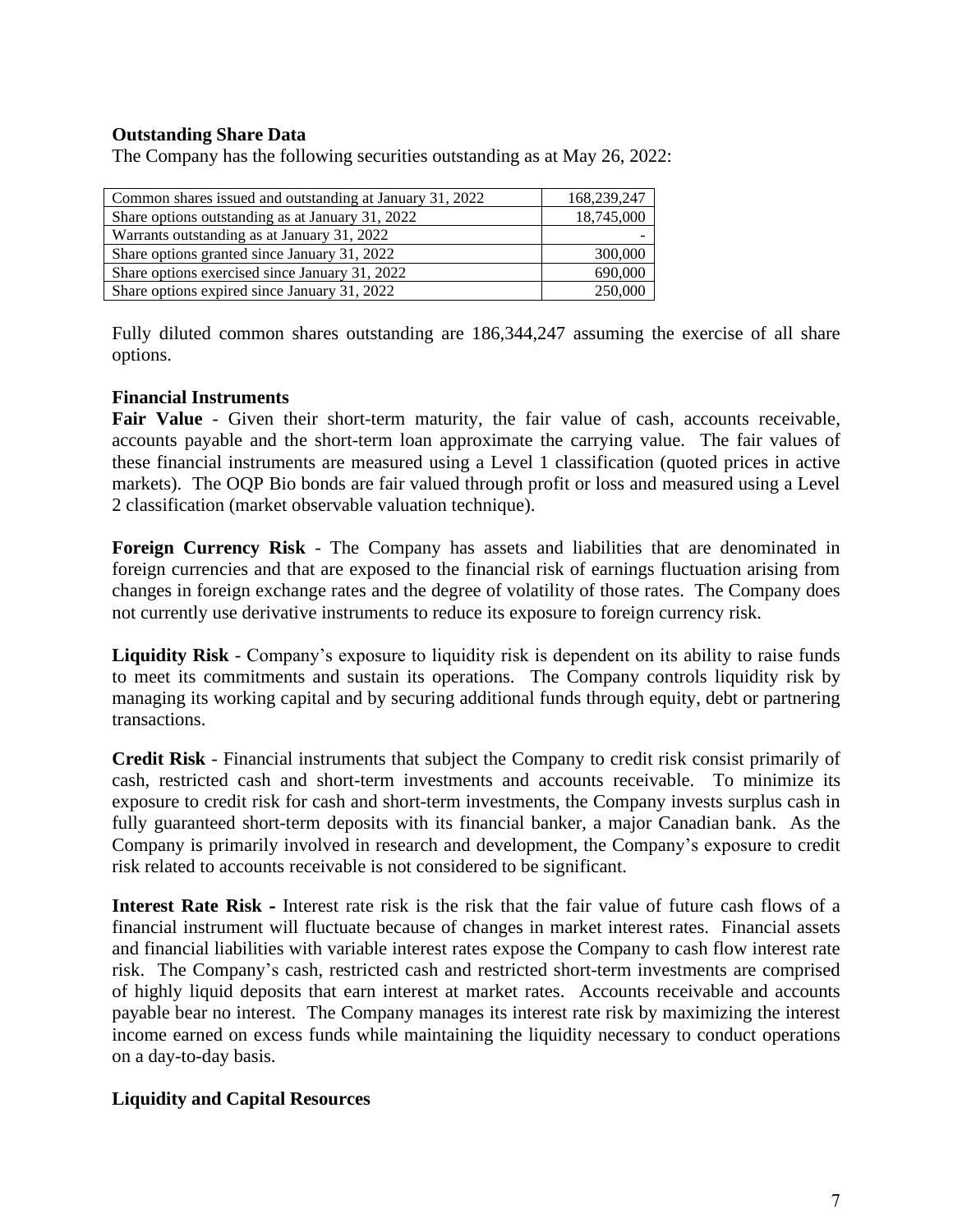The Company's ability to continue as a going concern is uncertain and is dependent upon its ability to raise additional capital to successfully complete its research and development programs, commercialize its technologies, conduct clinical trials and receive regulatory approval for its products.

At January 31, 2022, consolidated cash was \$264,340, as compared to consolidated cash of \$199,114 at January 31, 2021. At May 26, 2022, the Company had consolidated cash of approximately \$685,000.

Cash used in operating activities was \$170,776 for the year ended January 31, 2022 compared to \$2,515,027 for the year ended January 31, 2021.

The Company continues to implement a disciplined approach to containing costs and is focusing on programs aimed at achieving near-term goals.

Quest's funding needs will vary as its drug development products move into and through clinical trials. Based on current operating budgets, management believes that the capital resources of the Company should be sufficient to fund operations into the first quarter of fiscal 2024. The Company will seek additional capital through the sale of non-core assets, further equity financings, licensing arrangements involving its core technologies and strategic partnerships.

## **Contractual Obligations**

In the normal course of operations, Quest has entered into several contracts providing for the following payments over the following fiscal years:

|                                               | Payments due by year |               |         |         |   |
|-----------------------------------------------|----------------------|---------------|---------|---------|---|
|                                               | Total                | After 5 years |         |         |   |
|                                               |                      |               |         |         |   |
| Operating leases                              | 19,805               | 19,805        |         |         |   |
| Research & development<br>and other contracts | 260,740              | 44.517        | 101,753 | 114,470 | - |
| Total contractual<br>obligations              | 280,545              | 64,322        | 101,753 | 114,470 | - |

## **Related Party Transactions**

Cost Sharing Agreement - The Company and OncoQuest operate in the same lease space. In December 2015, the Company entered into a cost sharing agreement with OncoQuest whereby certain of the common costs (leasing costs, utilities, etc.) are shared on an equal 50/50 basis between the companies. These costs were approximately \$7,500 gross per month and fluctuated on a month-to-month basis. The amount paid for lease and other office related costs to Quest increased on February 1, 2017 to a monthly rate of \$10,000 per month due to increase in scope of operations at OncoQuest.

Cost Recovery - Executive Services Agreement - In July 2020, the Company entered into an Executive Services Agreement with OncoQuest whereby the Company's officers render executive services to OncoQuest for a fee of \$10,000 per month.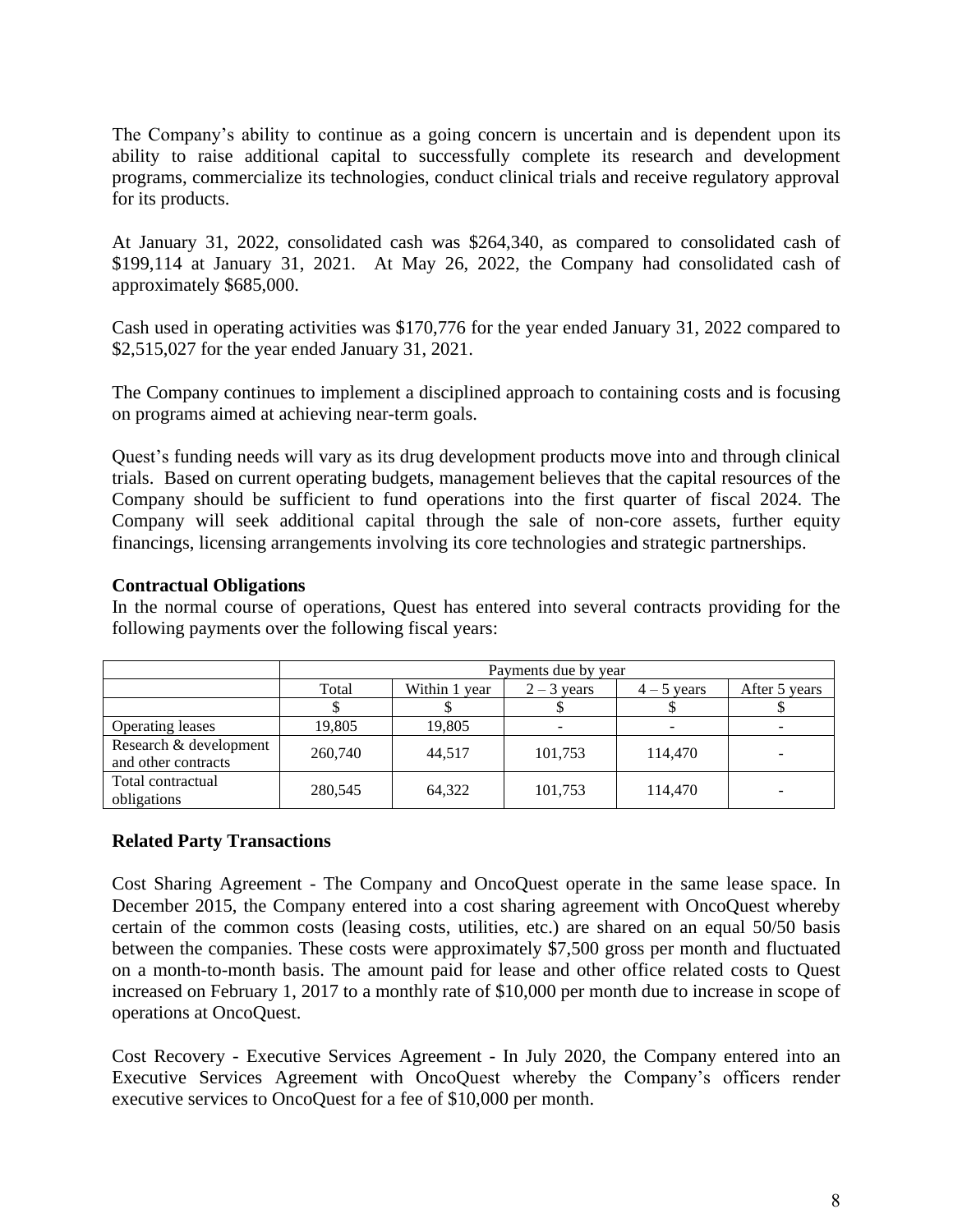During the years ended January 31, 2021 and 2022, the Company received 2% interest-bearing debt funding of \$500,000 from OncoQuest Inc. The funding is for drug development and operational purposes, is short term and repayable within 12 months. Subsequent to year end, the Company received additional 2% interest-bearing debt funding of \$500,000 from OncoQuest.

During the year ended January 31, 2021, an officer of the Company exercised 250,000 share options to acquire 250,000 common shares of the Company at an exercise price of \$0.10 per common share.

During the year ended January 31, 2021, the Company recorded a forgiveness of intercompany advances between the Company and Sonolight in the amount of \$277,617.

These transactions were recorded at the exchange amount which is the amount agreed to by the related parties.

#### **Disclosure Controls and Procedures**

The management of Quest is responsible for establishing and maintaining disclosure controls and procedures for the Company and is continuing with the implementation of disclosure controls and procedures, to provide reasonable assurance that material information relating to the Company, including its consolidated subsidiaries, is made known to Quest management particularly during the period in which the annual filings are being prepared.

#### **Internal Controls Over Financial Reporting**

The Company's management is responsible for establishing and maintaining adequate internal controls over financial reporting. Management has taken steps to improve the procedures and provide maintenance related to an effective design for the Company's internal controls and procedures over financial reporting.

Management continues to note weaknesses in internal controls over financial reporting including those related to the limited number of accounting staff members resulting in a lack of segregation of duties.

Management will continue with the implementation of procedures aimed at minimizing the risk of material error in its financial reporting and will seek outside expertise when the need arises.

#### **Risks and Uncertainties**

Going concern uncertainty - The Company's financial statements have been prepared on a going concern basis which presumes the realization of assets and discharge of liabilities in the normal course of business for the foreseeable future. The Company has experienced significant operating losses and cash outflows from operations since its inception. The Company's ability to continue as a going concern is uncertain and is dependent upon its ability to raise additional capital to successfully complete its research and development programs, commercialize its technologies and conduct clinical trials and receive regulatory approvals for its products, and upon the ability and timing for OncoQuest to monetize the consideration received in the transaction with OQP Korea and distribute any net proceeds to shareholders, including to Quest.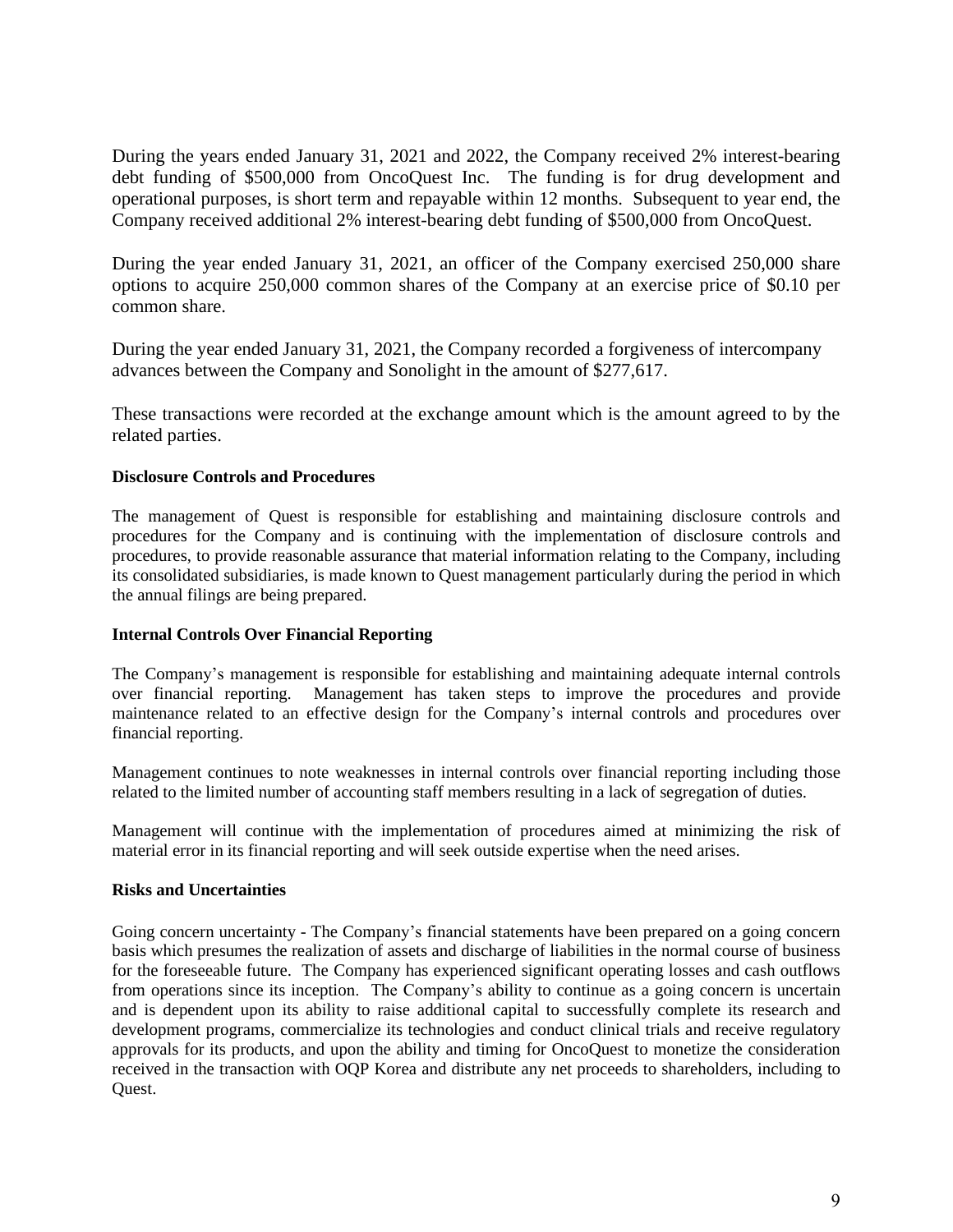Quest's proprietary technologies are in various stages of development and some technologies have not received regulatory approval to begin clinical trials. It will be necessary for the Company to produce sufficient preclinical data in order to receive regulatory approval to begin clinical trials. There is no assurance that regulatory approval will be received to begin clinical trials. For the proprietary technologies that have received regulatory approval to begin clinical trials, future success will depend upon the ability of the Company to move the products through clinical trials, the effect and safety of these products, the timing and cost to receive regulatory and marketing approvals and the filing and maintenance of patent claims.

Quest's proprietary technologies have exposure to risks associated with commercialization. Even after product approval is obtained, there is no assurance that the Company will have a sufficient market for its products or the working capital required for commercialization.

The Company maintains clinical trial liability and product liability insurance; however, it is possible that this coverage may not provide full protection against all risks.

The Company may be exposed to risks associated with malfunctioning equipment, catastrophic events and other events within and outside of the Company's control. The Company maintains insurance believed to be adequate to cover any eventuality, but there is no guarantee that coverage will be sufficient for all purposes.

To a large degree, the Company's success is dependent upon attracting and retaining key management and scientific personnel to further the Company's drug development programs. There is a risk that required personnel may not be available to the Company when needed and, as a result, this may have a negative impact on the Company.

Quest must continue to raise additional capital by issuing new share capital through equity financing, licensing arrangements and/or strategic partnerships. The Company's ability to raise additional capital will depend upon the progress of moving its drug development products into and through clinical trials and the strength of the equity markets, which are uncertain. There can be no assurance that additional capital will be available.

In March 2021, the trading in the shares of OQP Korea was suspended on the KOSDAQ Exchange due to a denial of an audit opinion related to OQP Korea's December 31, 2020 annual financial statements. Although OncoQuest management continue to work diligently with OQP Korea management to resolve these issues as quickly as possible, it remains uncertain at this time as to whether regulatory approval will ultimately be received or the timing of any such approval. OncoQuest's ability to monetize the consideration received in the transaction with OQP Korea will be dependent upon OQP Korea's ability to fund the repayment of any bonds that become due or that could be redeemed and a liquid trading market being available for any shares of OQP Korea that are received as consideration or issued upon conversion of the bonds held. Monetization of some of the consideration will be necessary for OncoQuest to fund Canadian income tax obligations resulting from the transaction.

The determination of fair value for Quest's investment in OncoQuest and in the OQP Bio bonds in future periods will depend on management estimates and reasoned judgements for such values looking at appropriate evidence that is available at the time. OncoQuest and OQP Bio are privately held companies with no public trading history. Readers are cautioned that from one reporting period to the next, the change in value for the Company's investments and any resultant fluctuation in earnings per share for Quest may be significant.